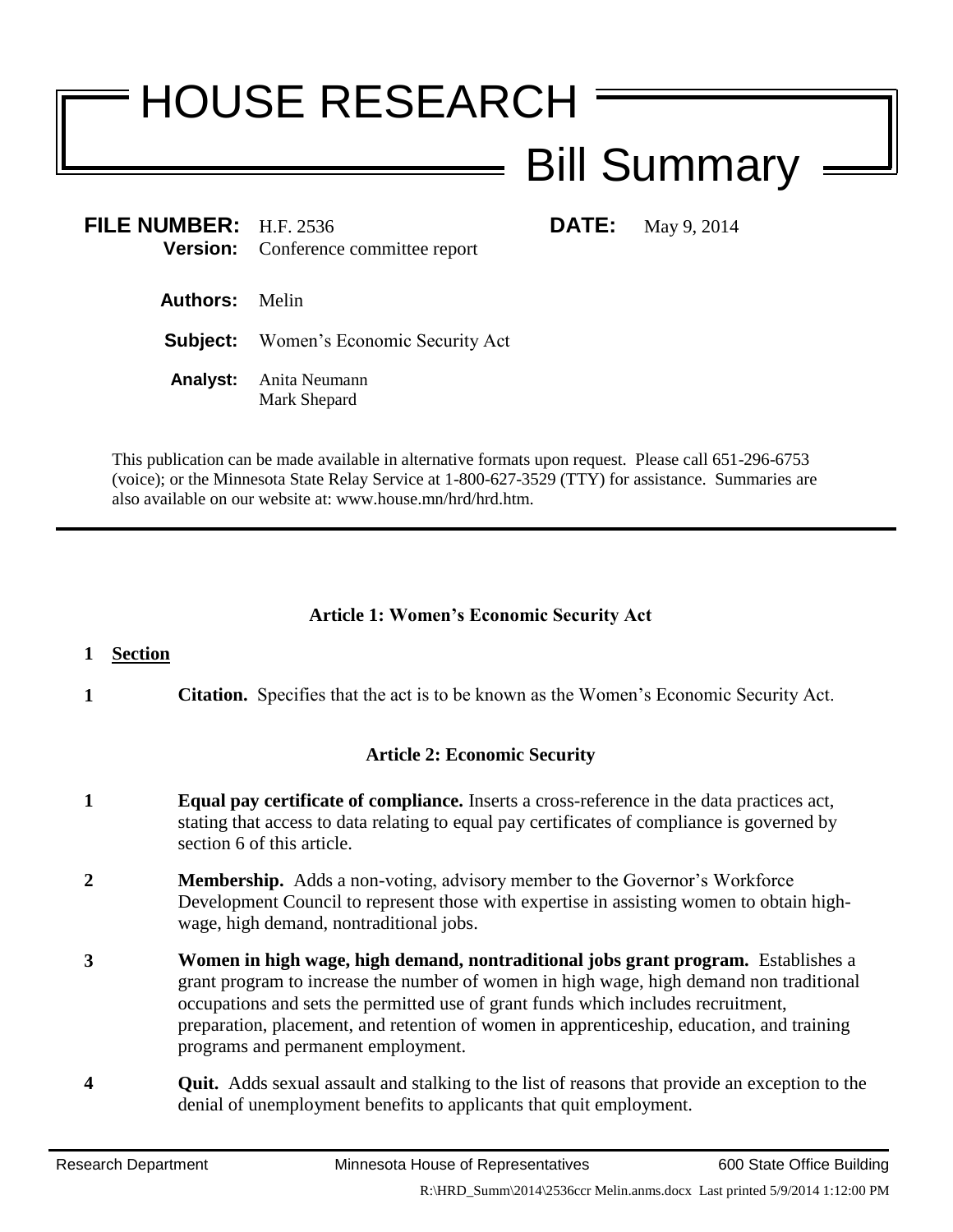**5 Employment misconduct defined.** Adds that conduct that was a consequence of sexual assault and stalking are not employment misconduct.

#### **6 Equal pay certificate of compliance.**

 **Subd. 1. Certificate of compliance**. (a) Provides that a state agency, the Metropolitan Council, and other metropolitan agencies may not execute a contract in excess of \$500,000 with a business having 40 or more full-time employees in Minnesota or in the state where the business has its primary place of business unless the business has an equal pay certificate of compliance or is exempt. Provides that a certificate is valid for four years.

(b) Provides that this section does not apply:

- if the commissioner of administration determines that application of this section would cause undue hardship to the contracting entity;
- to a contract to provide goods and services to individuals under chapters 43A, 62A, 62C, 62D, 62E, 256B, 256I, 256L, and 268A with a business that has a license, provider agreement, or similar document prerequisite to providing those goods and services;
- to contracts entered into by the State Board of Investment for investment options under the Minnesota State Retirement System deferred compensation plan.

 **Subd. 2. Application.** Provides a \$150 fee for an equal pay certificate of compliance. Appropriates the proceeds to the Commissioner of Human Rights for purposes of this section. Requires the commissioner to issue an equal pay certificate of compliance if the business submits to the commissioner a statement signed by the chairperson of the board or chief executive officer of the business with specified contents. Among the requirements of this statement are: (1) that the business is in compliance with specified laws; and (2) that the average compensation for its female employees is not consistently below the average compensation for its male employees within each of the major job categories in the EEO-1 employee information report for which an employee is expected to perform work under the contract, taking into account factors such as length of service, requirements of specific jobs, experience, skill, effort, responsibility, working conditions of the job, or other mitigating factors. Also requires the business to indicate information about methods it uses in setting compensation.

 **Subd. 3. Issuance or rejection of certificate.** Requires the commissioner to issue an equal pay certificate or a statement of why an application was rejected within 15 days of receipt of the application.

 **Subd. 4. Revocation of certificate.** Specifies conditions for suspension or revocation of a certificate of compliance.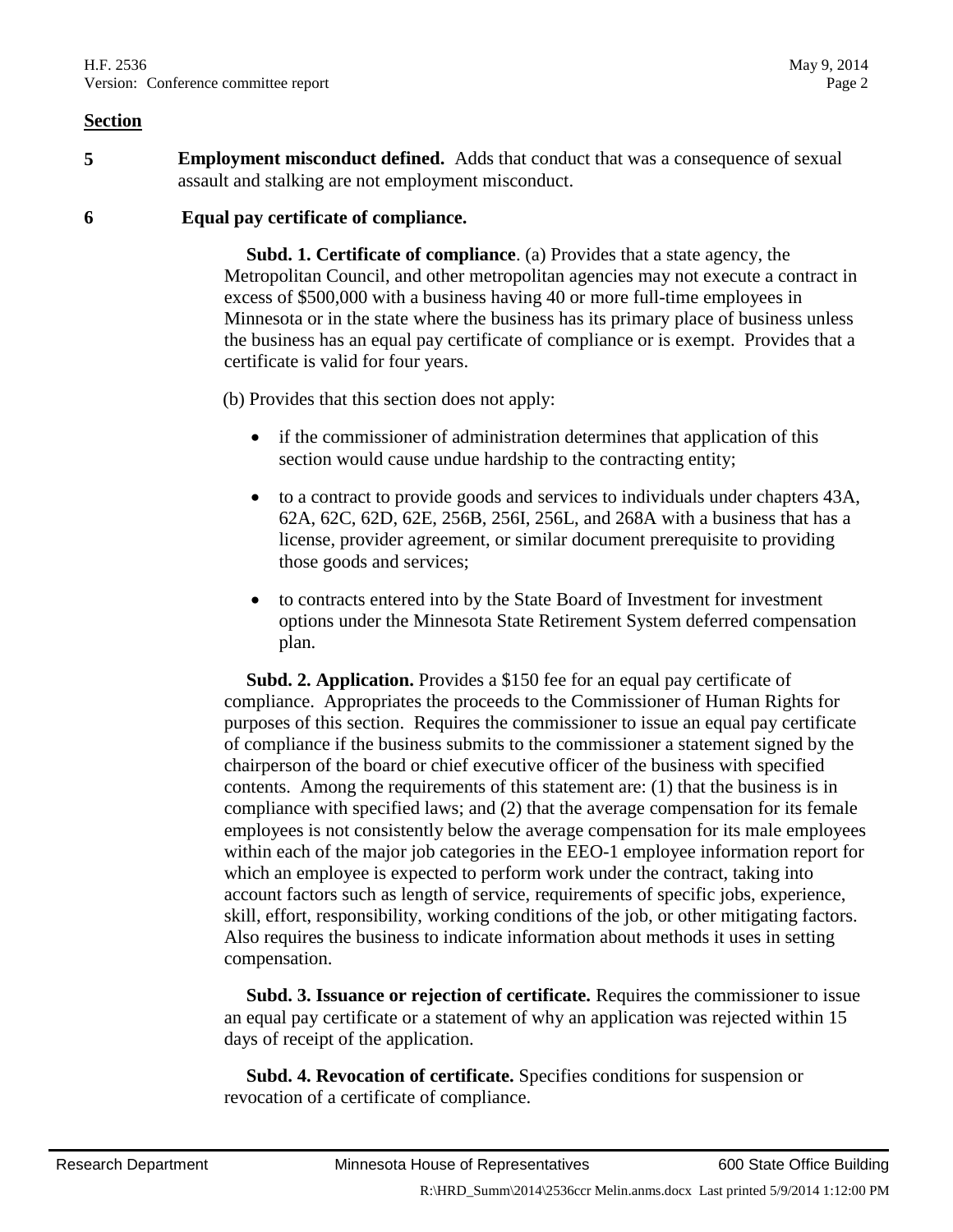**Subd. 5. Revocation of contract.** Specifies provisions relating to potential voiding of a contract.

 **Subd. 6. Administrative review.** Provides for hearings on potential termination of contracts, and revocation or suspension of certificates of compliance.

 **Subd. 7. Technical assistance.** Requires the commissioner to provide technical assistance to businesses upon request.

 **Subd. 8. Audit.** Provides that the commissioner may audit a business' compliance with this section. Requires that as part of an audit, a business must provide the commissioner with specified information.

 **Subd. 9. Access to data.** Provides that data submitted to the commissioner related to equal pay certificates are private or nonpublic, but that the commissioner's decision to issue, not issue, revoke, or suspend an equal pay certificate is public.

 **Subd. 10. Report.** Requires the Commissioner of Human Rights to report by January 31 of every even-numbered year on specified topics relating to this section.

This section is effective August 1, 2014, and applies to any solicitation made on or after that date.

**7 High wage, high demand, nontraditional jobs program appropriation.** Provides a \$500,000 onetime appropriation from the workforce development fund.

**8 Women entrepreneurs business development appropriation.** Provides a \$500,000 onetime appropriation from the general fund for a grant program to Women Venture and the Women's Business Center of Northeastern Minnesota to promote the creation and expansion of women-owned businesses in Minnesota. Specifies that grant funds may be used for the following purposes related to eligible women owned businesses: entrepreneurial training, mentoring and technical assistance for business startup or expansion; development of investor networks; recruitment and outreach activities; and compilation, development, and dissemination of resources, information and technical assistance on best practices, and program models that may be replicated in all areas of the state.

> "Eligible women-owned businesses" are defined as for-profit entities which are at least 51 percent female owned, whose management and daily operations are controlled by women, are projected to generate at least \$500,000 in annual revenue and create at least 10 jobs each of which pay an annual income at least equal to 200 percent of the federal poverty guideline adjusted for a family size of four, and which are in the following fields: construction; transportation; warehousing; agriculture; mining; finance; insurance, professional, technical, or scientific services; or other industries that meet the revenue and job creation requirements specified in the section.

**9 Women and high wage, high demand, nontraditional jobs apprenticeships; appropriation.** Provides \$250,000 in onetime funding from the workforce development fund for apprenticeship program activities to educate, promote, assist and support women in high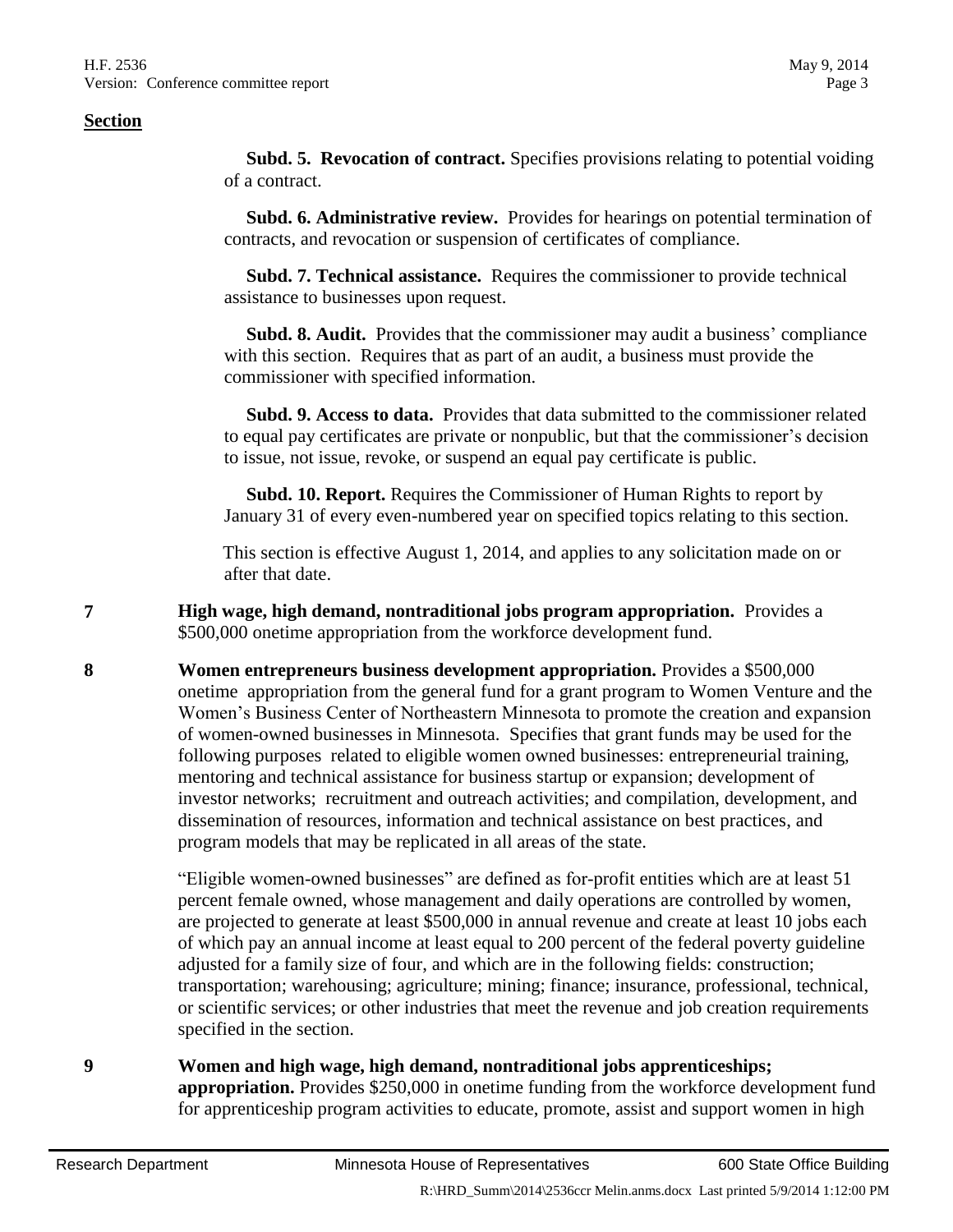wage, high demand, nontraditional job apprenticeship programs.

- **10 Report; retirement savings plan.** Directs the commissioner of management and budget to report to the legislature by January 15, 2015 on the potential for a state administered retirement savings plan for those without access to automatic enrollment payroll deduction IRAs or other similar retirement savings plans.
- **11 Retirement savings plan; appropriation.** Provides \$400,000 in onetime funding for the report required under section 10.
- **12 Appropriation; pay equity.** Provides start up funding in fiscal year 2015 of \$674,000 and ongoing funding of \$426,000 per year to the department of human rights for implementing the pay equity provisions of the act.

#### **Article 3: Labor Standards and Wages**

- **1 Employee.** Modifies the definition of employee to align with definitions under the federal family and medical leave act.
- **2 Pregnancy and parenting leave.** Provides for 12 weeks of leave for pregnancy and parenting.
- **3 Sick leave benefits; care of relatives.** Expands the use of personal sick leave to cover the care of a mother-in-law, father-in-law, or grandchildren; and for use in circumstances of domestic abuse, sexual assault, and stalking.
- **4 Pregnancy accommodations.** Requires employers to provide reasonable accommodations for employees for health conditions related to pregnancy or childbirth if the employee requests accommodation with the advice of her licensed health care provider or certified doula, unless the accommodation would impose an undue hardship on the operation of the employer's business. Specifies that a pregnant employee is not required to obtain the advice of her health care provider or doula, and that an employer cannot claim undue hardship for the following accommodations: more frequent restroom, food, and water breaks; seating; and limits on lifting over 20 pounds. A reasonable accommodation includes temporary transfer to a less strenuous or hazardous position. Prohibits retribution.
- **5 Relationship to other leave.** Specifies that parental or pregnancy leave may be reduced by any period of paid parental, disability, personal, medical or sick leave, accrued vacation, or leave taken for the same purpose under federal law.

#### **Article 4: Employment protections**

**1 Compliance orders.** Adds statutory provisions to the department of labor and industry (DOLI) enforcement activities under chapter 177.